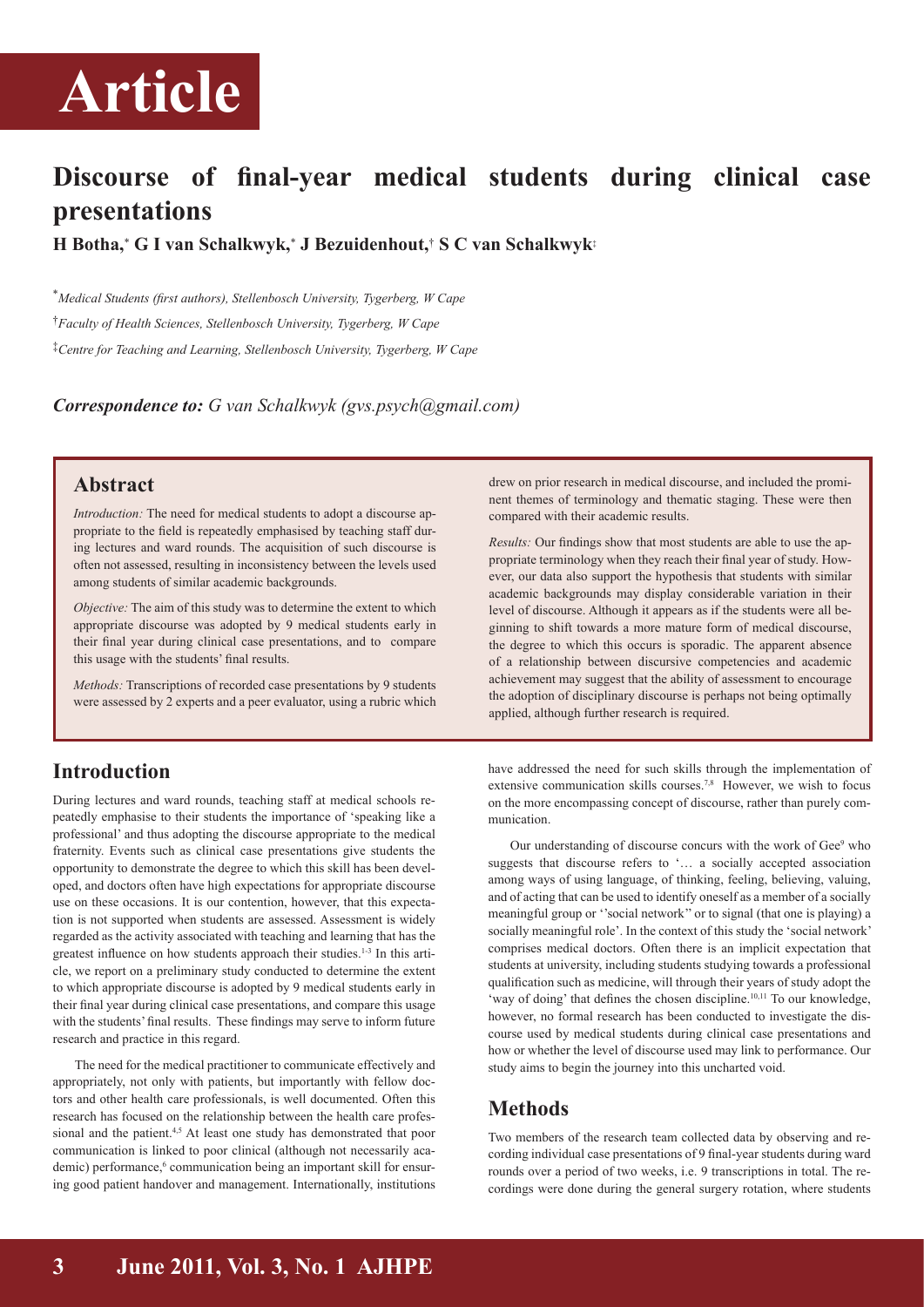# **Article**

| Table I. Discourse assessment rubric                                                              |                                                            |                                                          |                                                   |                                                                              |                                                           |
|---------------------------------------------------------------------------------------------------|------------------------------------------------------------|----------------------------------------------------------|---------------------------------------------------|------------------------------------------------------------------------------|-----------------------------------------------------------|
|                                                                                                   | 5                                                          | 4                                                        | 3                                                 | $\mathbf{2}$                                                                 |                                                           |
| <b>Does the student display the appropriate</b> All of the time<br>use of medical terminology?    |                                                            | Most of the time.                                        | Half of the time                                  | Less than half of Never<br>the time                                          |                                                           |
| <b>Does the student address the most pertinent</b> All of the time<br>issues at the optimum time? |                                                            | Most of the time.                                        | Half of the time                                  | Less than half of Never<br>the time                                          |                                                           |
| Given the context of the patient and illness,<br>comment on the length of the history             | The history is ex-<br>cessively long for<br>the given case | The history is<br>somewhat lengthy<br>for the given case | appropriate length<br>for the given case          | The history is of The history is a<br>little too short for<br>the given case | history is<br>The<br>much too short for<br>the given case |
| How would you rate the structure of this<br>presentation?                                         | Very good, logical<br>and easy to follow                   | Good                                                     | Average, at times<br>illogical and con-<br>fusing | Below average                                                                | Poor, illogical and<br>difficult to follow                |
| To what extent is the history bolstered by $\geq 4$ instances<br>irrelevant medical facts?        |                                                            | 3 instances                                              | 2 instances                                       | l instance                                                                   | Never                                                     |

are expected to present a case that they have seen in the wards to a consultant – on a weekly basis. This rotation was chosen, as it was one of the few rotations where presentations were made on a regular basis to the same consultant. Although no specific format was defined for how the cases needed to be presented, the students were aware that the presentation was to be done as if the consultant had no prior knowledge of the patient; hence a degree of detail was required. Convenience sampling was adopted, as the selection of the students was dependent on who was presenting a case on our research days. To support the electronic recordings, we scribed the basic details of each case presentation recording including time, date, place, and a list of those present, including their student numbers – this also to ensure the validity of the data. The recordings were then transcribed. This entire process of data collection was undertaken subsequent to obtaining the necessary ethical clearance as well as written permission from the relevant consultant and the students in advance.

The transcriptions were then assessed by 3 evaluators. The first evaluator (the expert) was a consultant surgeon with experience in teaching and assessment of final-year students as well as extensive medical knowledge in the field to which the presentations related. Drawing on the work of Bazerman, Jacobs<sup>12</sup> describes the university lecturer as 'the expert' – the one who sits at the centre of a particular discipline's 'discursive system', having invested 'a huge amount of energy, training and social activity within it'. Our selection of an expert was framed by this understanding. The second evaluator (a second expert) was an anatomical pathologist and co-author with experience in medical education research, student assessment and curriculum development. In order to maximise perspectives, a volunteering student in the same year group as the subjects was chosen as the third evaluator, thus providing a voice for both the insider and the outsider.<sup>12</sup> The evaluators received only basic instruction on how to complete the rubric, so as to not prejudice their opinions regarding what would be considered 'appropriate' in each context, and thereby ensured the authenticity of each evaluator's own voice.

The evaluation was conducted according to a rubric that was developed specifically for the study by compiling a set of indicators drawn from previous studies of a similar nature. The first indicator was the appropriate use of medical terminology, one of the primary components of medical discourse.4,13 Thematic staging was chosen as the second indicator, based on its use in assessing doctor-patient interaction during OSCEs.4 However, we applied the term in a slightly different manner – in our study it served as an indicator for whether or not the student addressed the most pertinent issues at the appropriate time during their case presentation, which is both a marker of good discourse and clinical reasoning.

The third indicator was length of the presentation, which was found to be one of the most important indicators of success in OSCEs in a large study conducted in Australia.<sup>14</sup> Here again, our usage of this indicator was somewhat different, and we sought to determine not the exact length of the presentation, but rather whether or not it was considered to be of appropriate length for the given case. The fourth indicator evaluated the structure of the presentation in accordance with prior research that highlights the degree to which formalised structures are commonplace in case presentations.15 In our rubric, the focus was on whether the format was logical and easy to follow, rather than whether or not a specific formula was followed.

The last indicator sought to elicit a phenomenon referred to in prior research,<sup>14</sup> whereby students include spurious detail in their case presentations in an effort to prove competence, an important marker of immature discourse that often differentiates the discourse of medical students from that of doctors. An example would be referencing journal articles, facts from textbooks and other resources that are not relevant to the specific case in question. This latter indicator drew us back to the literature on discourse mentioned earlier that refers to students, especially junior students, who in trying to imitate the expert seek to include all the academically appropriate-sounding words in their own texts.16 The entire rubric is included in Table I.

The decision to include only these indicators was not specifically grounded in established theory, owing to a lack of research in this area. Each individual indicator has been used in previous studies, and the decision to combine them in this manner was based on choosing variables that we felt would most appropriately assess discourse as defined in this study.

The results obtained from the assessment of the discourse levels according to the rubric were then interpreted by comparing the findings of the various evaluators and highlighting specific examples. They were then compared with the academic achievement of the participants at the end of their fifth-year final examinations (i.e. their previous year). These examinations included both previous clinical clerkships (50%) as well as core theory modules in ethics, health management and community health care (50%), therefore providing a recent and representative sample of a student's academic achievement. A potential ethical dilemma in our study was that the principal investigators were also peers of those being studied. To address this concern, the handling of sensitive information (e.g. academic records) was conducted by the sub-investigators – both of whom are members of staff at the university – who allocated reference numbers to the different participants that could not be traced back to the individual students.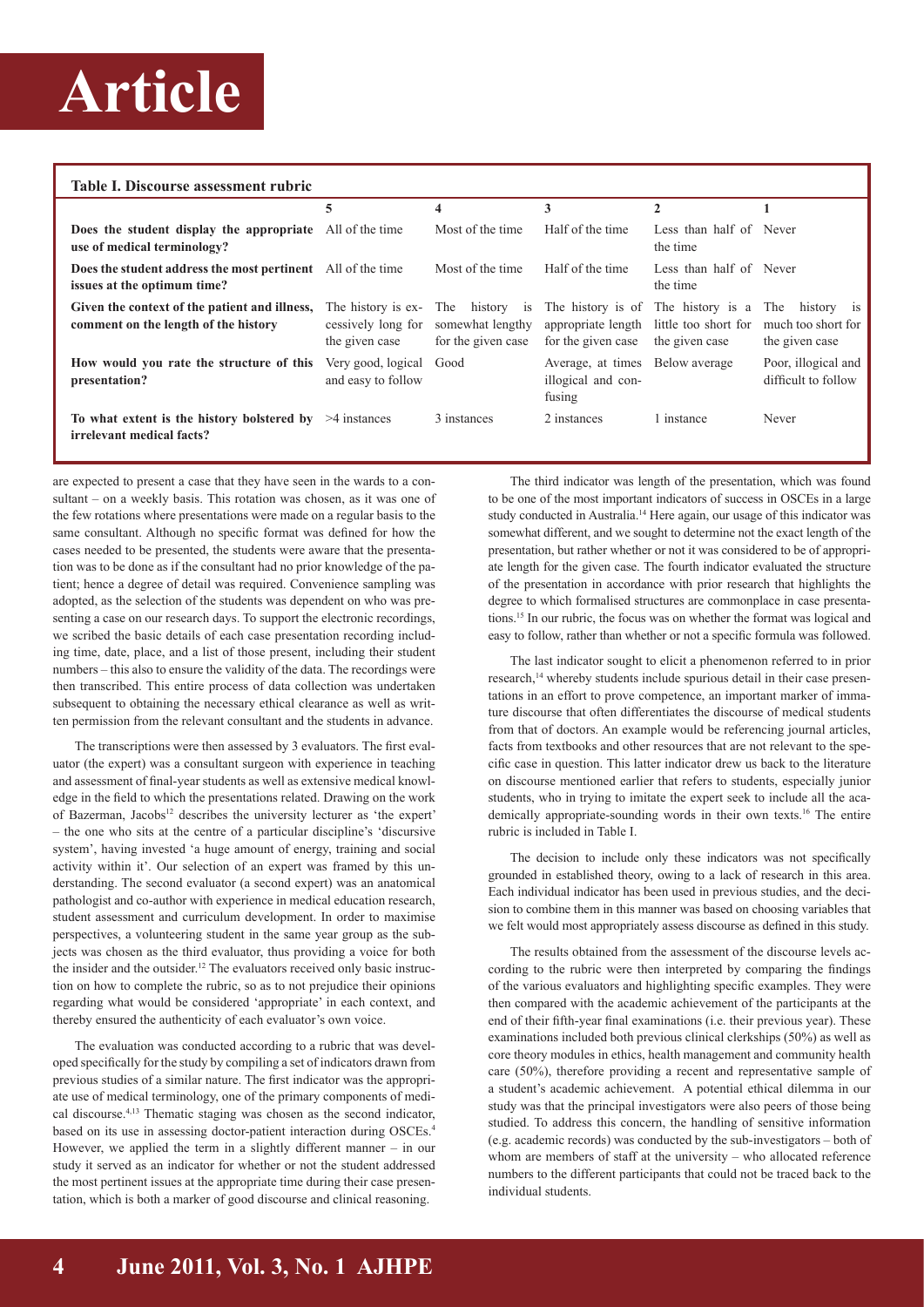# **Article**

# **Results**

#### **Terminology**

Most of the students in the sample displayed appropriate use of medical terminology. In the opinion of the expert evaluators, 7 of the 9 students used the appropriate medical terminology 'most of the time'. Examples of this usage are evident in all of the transcripts, with students using appropriate medical terms, such as 'comorbidities', 'oedema', 'odynophagia'. The peer evaluator felt that 5 of the 9 students used the appropriate terminology most of the time, and all of these instances overlapped with those who had scored highly according to the other evaluators.

#### **Thematic staging**

The results of the second element of the rubric, which assessed thematic staging, were less positive, and also showed less agreement between the 3 evaluators. The peer evaluator felt that 7 of the 9 students used the correct thematic staging at least half of the time, as did the surgeon, although this did not always apply to the same students. The educational expert considered 8 of the 9 students to have used thematic staging appropriately or better, agreeing with the surgeon in most instances.

#### **Presentation length**

With regard to the length of the presentations, the student and surgeon considered the presentations to be generally too short. The peer was most critical in this regard, expressing the opinion that 5 of the 9 presentations were 'much too short for the given case'. The surgeon was slightly less critical, and in the case of one student felt that the presentation was of appropriate length. The educational expert was far less critical, and considered 5 of the 9 cases to be of an appropriate length or longer.

#### **Structure and spurious detail**

The fourth element of the rubric assessed structure. The surgeon gave relatively positive evaluations, regarding 7 of the 9 cases as possessing average structure or better. The opinion of the educational expert was concordant, and the peer evaluator was generally stricter. The phenomenon we attempted to find with element five, i.e. the use of irrelevant detail for the purposes of proving competence, was largely absent in our sample, with only one instance reported by the educational expert and none by either of the other evaluators.

#### **Academic performance and discourse**

Despite the random nature of the sampling, as described above, the marks of the students were surprisingly homogenous, with a 2% variation in aggregate for theory modules for 7 of the students. The other 2 students had significantly higher marks, especially in the theory modules, for which their aggregates were 8% higher than the mean for the rest of the group.

Of great interest in our findings is the apparent diversity of discourse use between students of similar academic backgrounds. A pertinent example was the case of students A and B, the top-performing students (who obtained aggregates in their previous years' final examinations of 68.6% and 71.2%, respectively) in the sample, who scored the lowest and highest scores on the rubric, respectively (Figs 1 and 2). The following extracts are particularly illustrative:

**Student A:** *'… she presented with severe abdominal in um, um, left upper quadrant abdominal pain with difficulty swallowing and nausea and um vomiting. Um the, um GP um subsequently decided to do a I think a CT scan of the abdomen …. She at that point did not have any, ah jaundice ... no other abnormalities, nothing. Clinical examination was ….'*



*Fig. 1. Student A.*

**Student B:** *'… gives a history of progressive, um dysphagia, first*  with fluids, now with um solids. Also vomiting and hoarseness and later, *um, odynophagia. Um, the patient has no other comorbidities. According to him he's non-smoking and not drinking. Um, on examination he's um, extremely wasted …. His last um, Hb was, um tested after he received a transfusion.'*



*Fig. 2. Student B.*

Both students presented patients with similar histories. However, student A referred to the patients as having 'difficulty swallowing', whereas student B used the term 'dysphagia' and later 'odynophagia'. Student A also referred to the patient having no other 'abnormalities', whereas student B used the term 'comorbidities'. The differences in thematic staging are also clear -- student A mentioned special investigations in the middle of the presentation, followed by rather random detail regarding the examination. Student B, by contrast, mentioned the lab results only after completing the report on the history and physical examination. In terms of structure,13 the presentation of student B was neatly segregated into detail obtained from history, physical examination and special investigations, whereas student A mentioned information largely at random.

### **Discussion**

From this preliminary study it would appear that this group of students was able to obtain above-average academic results irrespective of whether or not they displayed appropriate levels of medical discourse during clinical assessments. Of further interest is that even students who achieve relatively weaker scores are able to acquire and use the appropriate medical terminology in their final year of study. Skills in thematic staging are